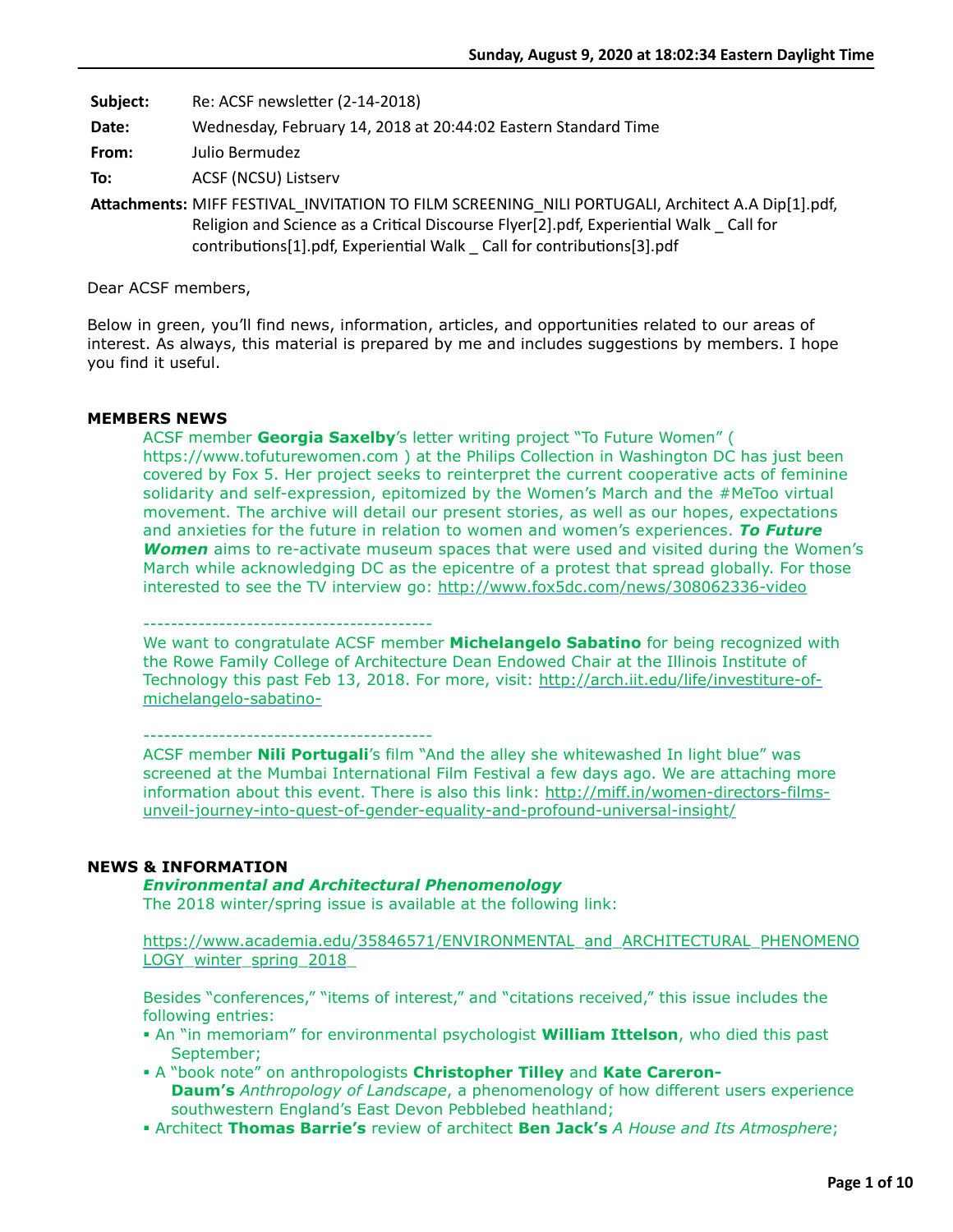- ! Architectural writer **Barbara Erwine's** account of her day-long experience of observing and recording the social dynamics of a small central square in Spain's Andalusian hilltown of El Bosque;
- ! Geographer **Edward Relph's** discussion of the shifting relationship between physical places and electronic media;
- ! Philosopher **Dennis Pohl's** explication of philosophical studies drawing connections between architectural thinking and the ideas of philosopher **Martin Heidegger**.
- ! Five poems by Texan poet **Sheryl L. Nelms**.

A complete digital *EAP* archive (1990-2018) is available at: http://krex.k[state.edu/dspace/handle/2097/1522](http://krex.k-state.edu/dspace/handle/2097/1522)

------------------------------------------

### **Announcement of 2018 Rubem Alves Award**

The winner of the 2018 [Rubem Alves Award for Theopoetics](https://artsreligionculture.us1.list-manage.com/track/click?u=ead71fee680f6db1c537b14b9&id=ebf48026f5&e=d165ae8651) is visual artsist and theology scholar, Yohana Junker.

The Award is given by ARC to acknowledge the contributions of an emerging artist, scholar, and/or activist whose work reflects a commitment to the *role of imagination, art, and embodiment in faith and reflection on religion*. Given in honor of the Brazilian theologian, author, and teacher, Rubem Alves, Junker is the second recipient of the award since it was [established in 2016. She will speak and receive the Award at ARC's 2018](https://artsreligionculture.us1.list-manage.com/track/click?u=ead71fee680f6db1c537b14b9&id=21718c1eff&e=d165ae8651) Theopoetics Conference in Newton, MA March 9 - 10, 2018.

Junker is a visual artist whose work has been shown in exhibitions in the American Midwest as well as in South America. She describes her abstract work as an invitation for viewers and pilgrims to reflect on their journeys by means of color, movement, and visual experience. She emphasizes the ways in which art can transform how we understand each other and God, believing that art can awaken a sense of wonder, awe, and an increased capacity for concern. Also a doctoral student in Art & Religion at the Graduate Theological Union in Berkeley, Junker's current work "investigates the Land Art of the Southwest of the United States, taking a look at how cultural, artistic, and religious histories converge on a land that has been both construed as sacred by indigenous peoples as well as damaged by planetary change." A longtime student of Alves' work, Junker affirms that art not only "provides a place to bring people together to fashion experiences," but is also an opportunity "to forge strategic plans for change." Her attention to the ways in which spirituality, activism, and art can be brought together is also a theme of ARC's Theopoetics Conference, where she will receive the award.

With hopes that you will join us in celebrating and encouraging Yohana's work this March,

Callid Keefe-Perry *Executive Director* [ARC: Arts|Religion|Culture](https://artsreligionculture.us1.list-manage.com/track/click?u=ead71fee680f6db1c537b14b9&id=0d05b62066&e=d165ae8651)

### **FILM**

## **SACRED (87 MINS)**

*Directed by Academy Award Winner Thomas Lennon Executive Produced by Julie Anderson and William Baker Official Selection – 2016 DOC NYC Official Selection – 2016 IDFA Official Selection – Tokyo International Film Festival Official Selection – Cleveland International Film Festival 2017 Special Jury Prize – Documentary Feature – RiverRun International Film Festival 2017*

At a time when religious hatreds dominate the world's headlines, this film, sweeping in global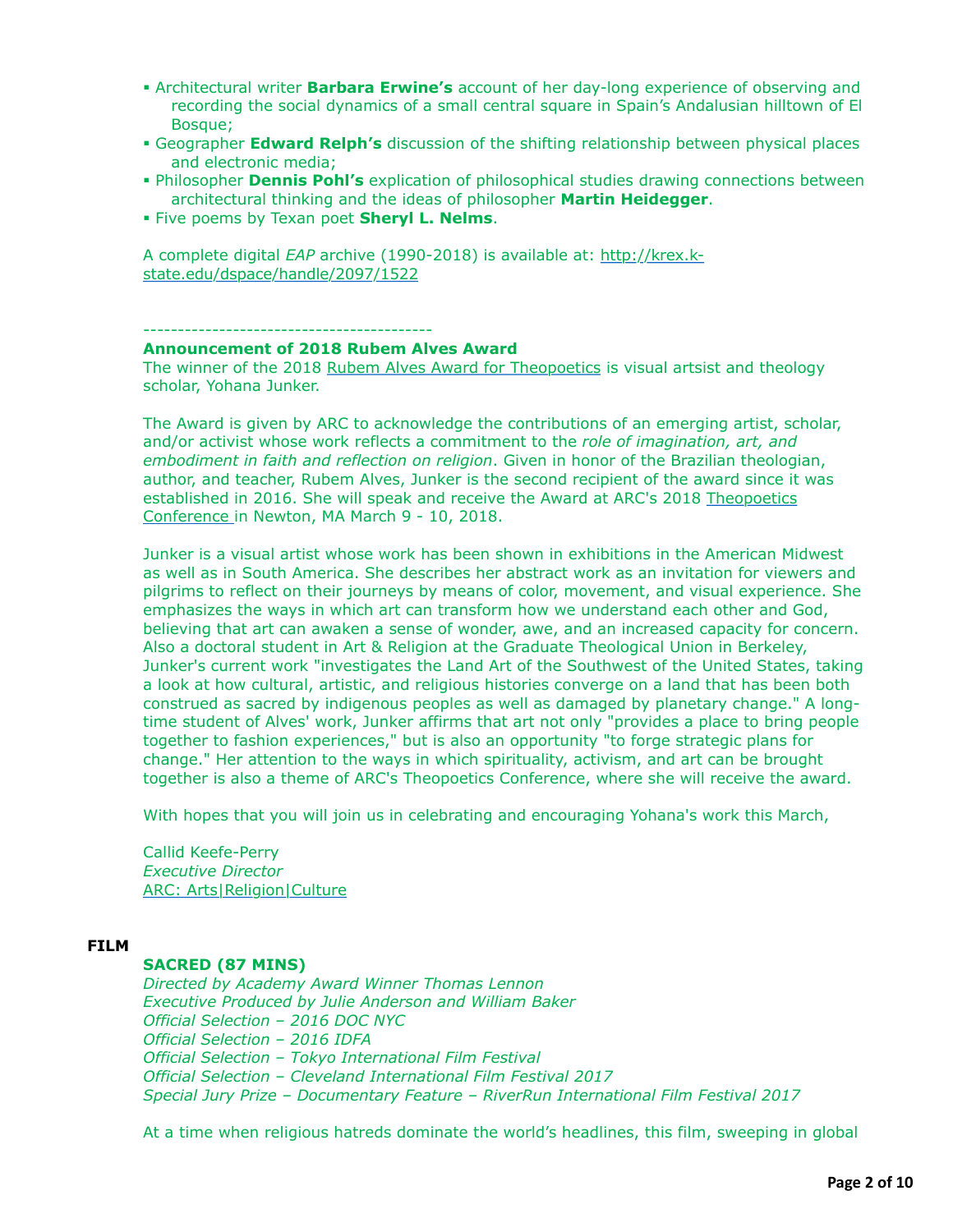reach and yet intensely intimate, explores faith as primary human experience: how it is used to navigate the milestones and crises of private life. **SACRED** was shot by 40 filmmaking teams around the world. **SACRED** is an ARGOT PICTURES release, directed by Thomas Lennon, runs 97 minutes, is in English, and is not yet MPAA rated.

Shot by more than 40 filmmaking teams around the world, **SACRED** immerses the viewer in the daily use of faith and spiritual practice. At a time when religious hatreds dominate the world's headlines, this film explores faith as primary human experience, and how people turn to ritual and prayer to navigate the milestones and crises of private life. The film's director commissioned or sourced footage from top independent filmmakers from more than 25 countries -- and a wide range of religious traditions -- each team contributing a single scene. The film, sweeping in its global reach, yet intensely intimate, is a tour de force that unifies these scenes into a single work, told without narration, without experts and, for long stretches, without words at all.

Director Thomas Lennon is currently nominated for a 2018 Best Short Documentary Academy Award for his film KNIFE SKILLS.

### *About the Director Thomas Lennon*

Thomas Lennon is an Academy Award-winning director and producer. But more often his good fortune has come in pairs: two national Emmys, two duPont-Columbia awards, two George Foster Peabody awards, and two films that premiered at Sundance. Lennon is releasing **SACRED**, a multi-million dollar global documentary for PBS; two years in the making and drawing on the contributions of filmmaking teams from around the world, it explores the role of prayer in daily life. Before setting up his own production company, Lennon worked for almost a decade in the Close-up Division of ABC News, with assignments in the Soviet Union, South America and the Middle East.

This link lists the places and dates where it will be shown around the country. Have a look: <http://www.argotpictures.com/film/sacred/>

## **ARTICLES**

**The Intellectual War on Science** by Steven Pinker (appeared in The Chronicle of Higher Education) *Environmental and Architectural Phenomenology* <https://www.chronicle.com/article/The-Intellectual-War-on/242538>

The highbrow war on science continues to this day, with flak not just from fossil-fuel-funded politicians and religious fundamentalists but also from our most adored intellectuals and in our most august institutions of higher learning. Magazines that are ostensibly dedicated to ideas confine themselves to those arising in politics and the arts, with scant attention to new ideas emerging from science, with the exception of politicized issues like climate change (and regular attacks on a sin called "scientism"). Just as pernicious is the treatment of science in the liberal-arts curricula of many universities. Students can graduate with only a trifling exposure to science, and what they do learn is often designed to poison them against it.

#### ------------------------------------------

**'Machines That Think' predicts the future of artificial intelligence.** A new book explores how AI may change people's lives (appeared in ScienceNews)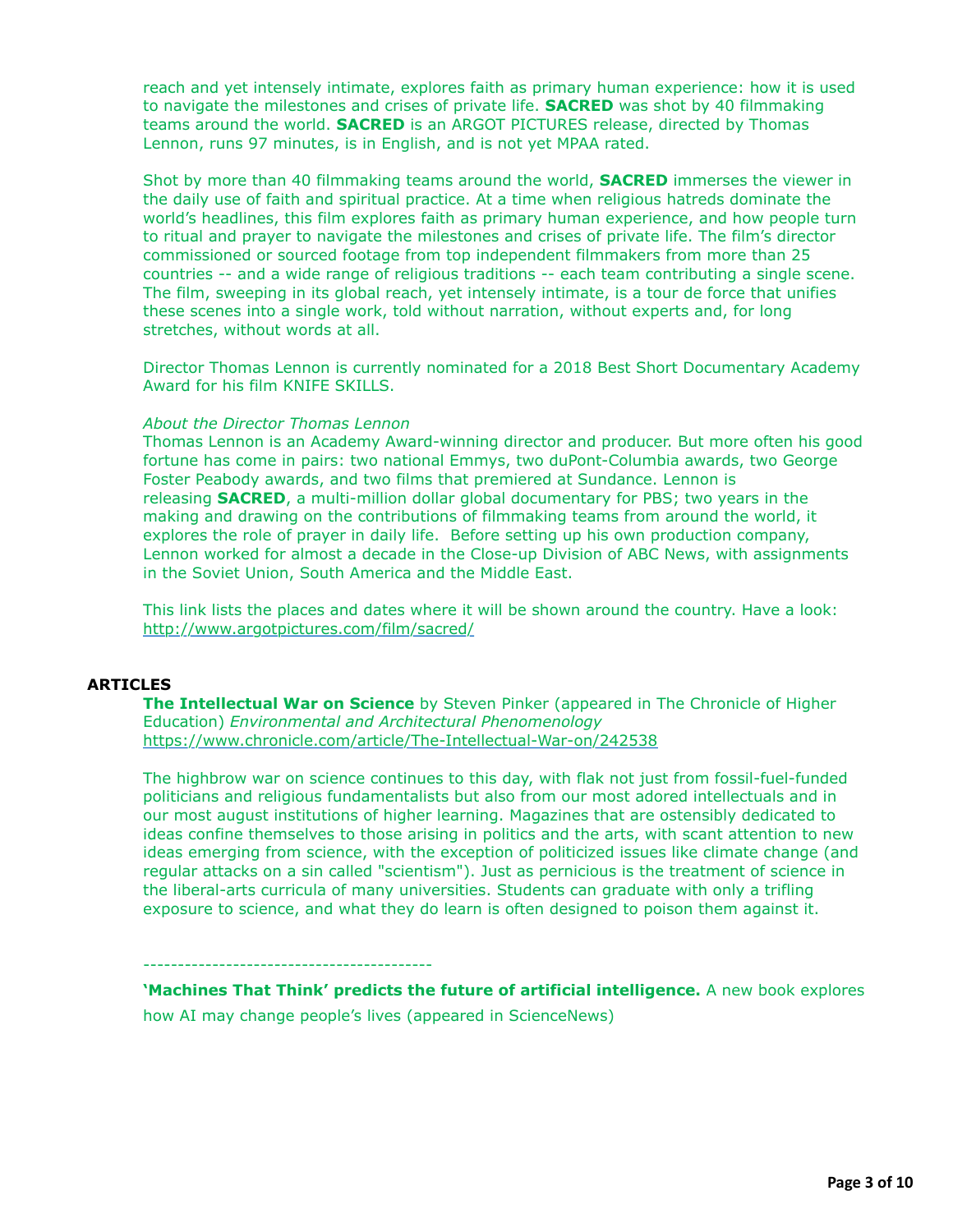<https://www.sciencenews.org/article/machines-think-predicts-future-artificial-intelligence>

Movies and other media are full of mixed messages about the risks and rewards of building machines with minds of their own. For every manipulative automaton like Ex Machina's Ava (*SN: 5/16/15, p. 26*), there's a helpful *Star Wars* droid. And while some tech titans such as Elon Musk warn of the threats artificial intelligence presents, others, including Mark Zuckerberg, dismiss the doomsayers.

AI researcher Toby Walsh's *Machines That Think* is for anyone who has heard the hype and is seeking a critical assessment of what the technology can do — and what it might do in the future. Walsh's conversational style is welcoming to nonexperts while his endnotes point readers to opportunities for deeper dives into specific aspects of AI.

### **DESIGN**

**See 5 Rejected Designs For the World's Most Famous Monuments** (appeared in DWELL) [https://www.dwell.com/article/see-5-rejected-designs-for-the-worlds-most-famous](https://www.dwell.com/article/see-5-rejected-designs-for-the-worlds-most-famous-monuments-8112b585)monuments-8112b585

Famous landmarks around the globe have become so familiar to us that we can't imagine them being any different—which is why the folks at [GoCompare](http://www.gocompare.com/) have done the legwork for us, illustrating their favorite rejected designs for five instantly recognizable structures.

## **PUBLICATION OPPORTUNITIES**

#### **Religion and Science as a Critical Discourse**

We let you know about a new series in Science and Religion that Lisa Stenmark and Whitney Bauman are co-editors of: Religion and Science as a Critical Discourse.

The attached flyer explains the series, but if you or one of your friends/colleagues, or one of your graduate students has a book in the works that would fit this series, they are encourage to reach them: [<wbauman@fiu.edu>](mailto:wbauman@fiu.edu) and [<lstenmark@earthlink.net>](mailto:lstenmark@earthlink.net)

------------------------------------------

## **Experiential Walks experiencing, interpreting, representing the (multisensory) environment**

Barbara E. A. Piga (1) , Daniel Siret (2) , Jean-Paul Thibaud (3) (Eds.)

*Call for book contributions for fundamental, applied or action research on the topic of experiential walks for investigating the urban sensory environment. See all the details (deadlines, submission type, etc.) in the ATTACHED FILE.*

*The book will be in English, peer-reviewed, and will be submitted to an international publisher (i.e. Springer International Publishing or Routledge). Please, find more information in the attached documents.*

*Suggestions of possibly interested authors are welcome.* For any inquiries, please contact: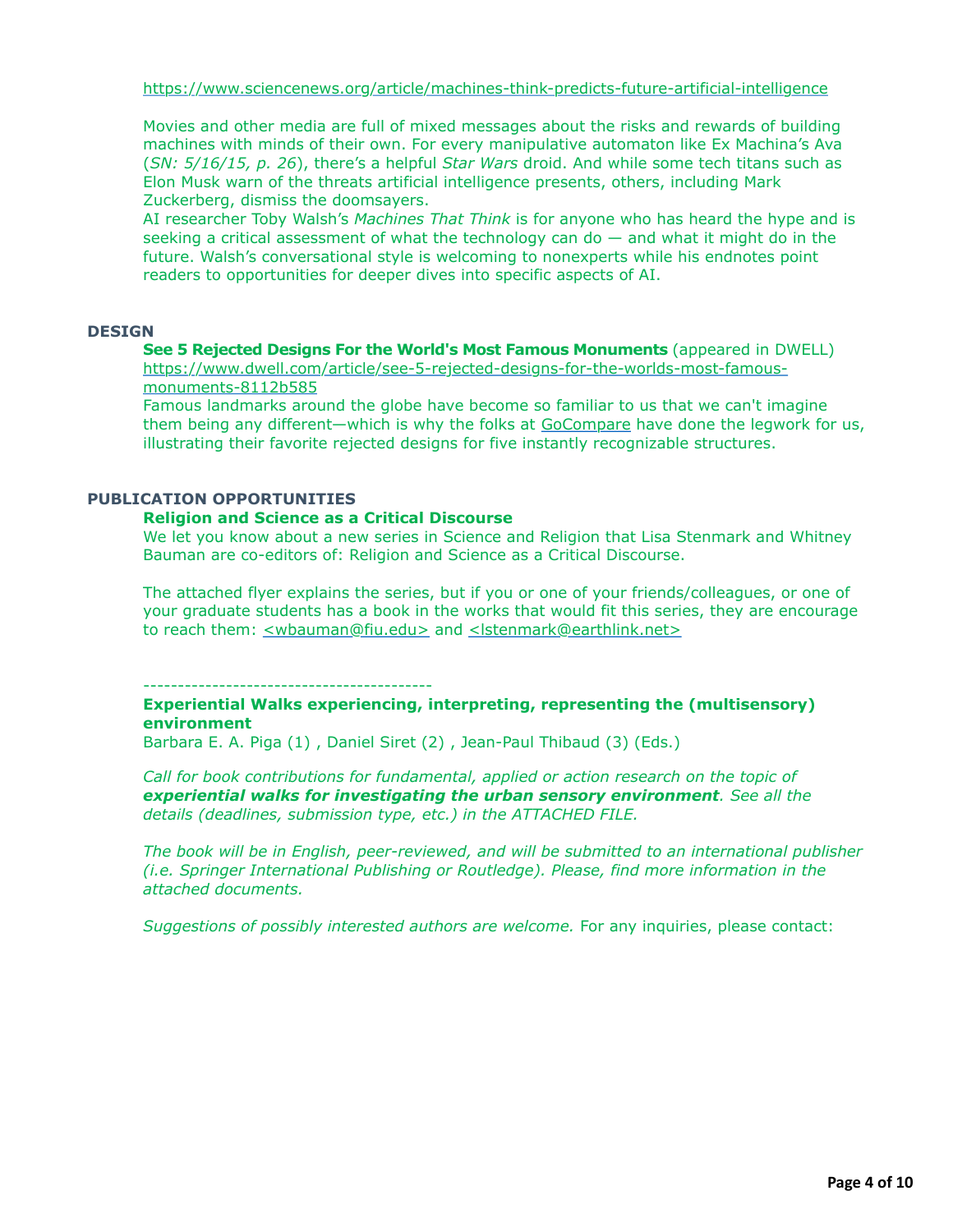Barbara E. A. Piga Associate Professor Politecnico di Milano - Department of Architecture and Urban Planning Laboratorio di Simulazione Urbana 'Fausto Curti' via Bonardi 3, Milano, Italy email: barbara.piga@polimi.it

### **CONFERENCES**

#### **"Great Stones" Monumentality Symposium on the Mediterranean Island of Malta** 23 and 24 September 2018

What drove ancient societies to change the landscape and create monumental ritual, ceremonial, contemplative and gathering places? We will consider the traditions of various Indigenous people in pursuit of a clearer understanding of the genesis of community-driven built environment. We'll explore the continuity of cultural tradition.

Featuring International award-winning FAIA Architect Prof. RICHARD ENGLAND -- *When the Land Had More Meaning*

website:<http://www.otsf.org/greatstones.html>

------------------------------------------

### **Religious Perspectives and Alternative Futures in an Age of Humans**.

Indiana University, May 17-20 on, 2018

Confirmed speakers include Eileen Crist, Stefan Skrimshire, Baird Callicott, Norman Wirzba, Gretel Van Wieren, Kathryn Yusoff, and Rosalyn LaPier. The conference is part of a Humanities Without Walls-funded project, "Being Human in the Age of Humans" led by Lisa Sideris, Celia Deane-Drummond, Sarah Fredericks, and Kyle Powys Whyte.

More details can be found on the project website:

[https://www.indiana.edu/~iucweb/beinghuman/#](https://www.indiana.edu/%7Eiucweb/beinghuman/)

------------------------------------------

**[Smartness? between discourse and practice](http://www.ahra-architecture.org/events/details/smartness_between_discourse_and_practice/)** →

15th Architectural Humanities Research Association International Conference

### **Department of the Built Environment, TU Eindhoven**

*November 15 2018 - November 17 2018*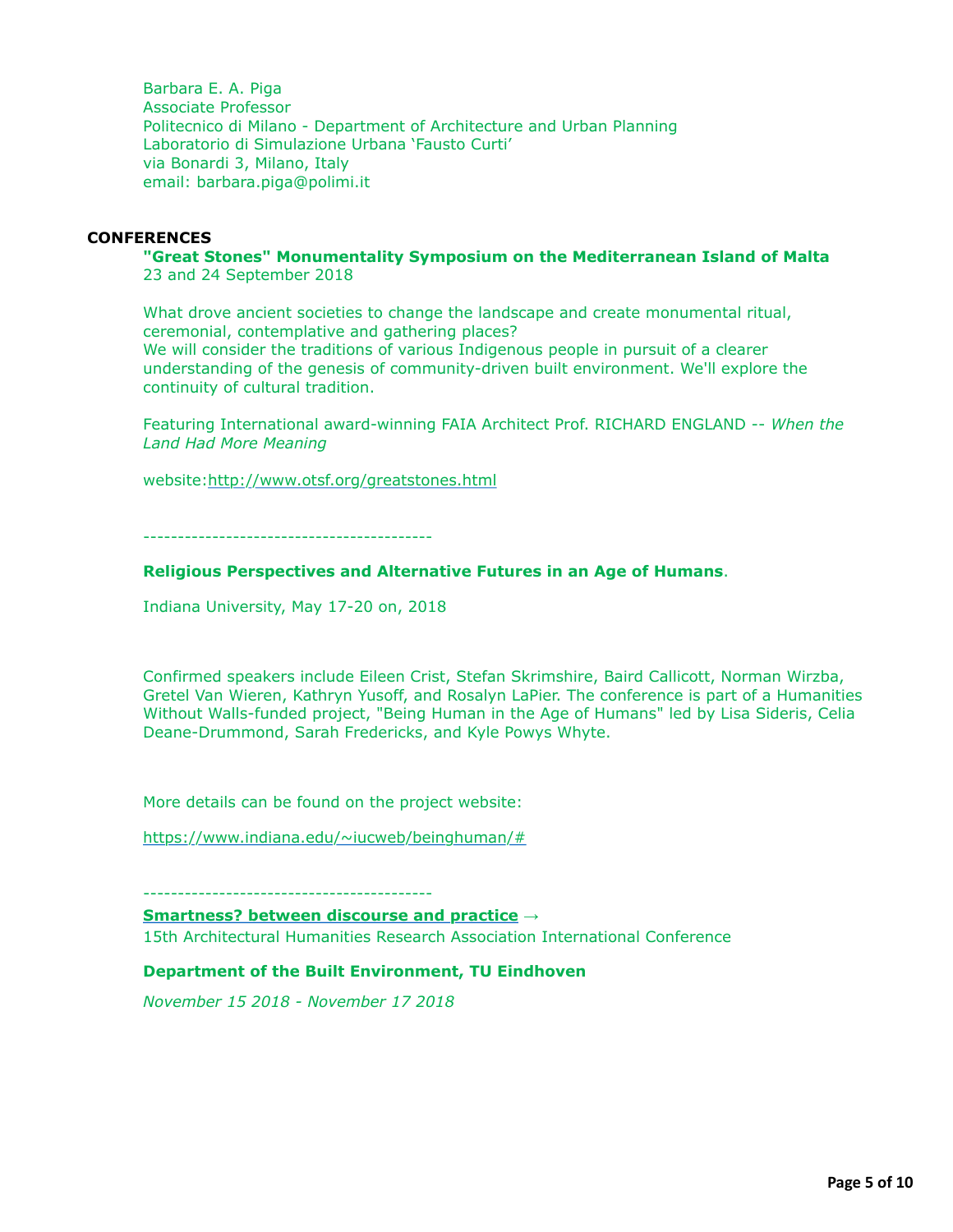Increasingly the world around us is becoming 'smart.' From smart meters to smart production, from smart surfaces to smart grids, from smart phones to smart citizens. 'Smart' has become the catch-all term to indicate the advent of a charged technological shift that has been propelled by the promise of safer, more convenient and more efficient forms of living. When combined, all these so called 'smart' devices amount to a ubiquity of computing which is heralding a new technological paradigm and a fundamental shift in the way buildings and cities are both experienced and understood. Through a variety of sensors, cities and buildings are now defined not by the people that inhabit them, nor their functions, nor their identity or history, but simply as increasingly larger sets of data. Such sets are then processed to immediately adjust and alter (physical) conditions in real time. Although such large scale collection and use of (big) data has an inevitable effect on the way people live and work, there has yet to emerge a clear answer to how architecture and cities should respond and assimilate such brave new world.

Call for Sessions (see website for further details and guidance)

*\*\*\*EXTENDED DEADLINE\*\*\* JANUARY 22, 2018***:** submission deadline for session proposals

*FEBRUARY 19, 2018*: notification of selected session proposals

A call for papers will follow in March 2018.

#### ------------------------------------------

### **[A World of Architectural History](http://www.ahra-architecture.org/events/details/a_world_of_architectural_history/)**

Bartlett School of Architecture, Bartlett Faculty of the Built Environment, University College London, UK November 02 2018 - November 04 2018

The conference's aim is to critique and celebrate the latest advances within architectural history globally over the last few decades, by focusing upon the word 'global' in two senses:

- Geographically, referring to the increasing inclusion of all parts of the world in more complex and multiple discourses of architectural history;
- Intellectually, the ongoing expansion of architectural history into other academic subjects, plus the reception of ideas/themes from those subjects.

The conference will take place around the same time as the publication of Sir Banister Fletcher's Global History of Architecture (Bloomsbury Press), although as a separate event. Recognition will be given to a more inclusive approach to architectural history that seeks to incorporate the histories of all countries/regions, and to the significant contributions now being made through interdisciplinary links with other subjects. As such, the conference will represent the forefront of the field internationally and also discuss where architectural history ought to head in future. Conference presenters will include those from the wide range of subject areas within the Bartlett Faculty of the Built Environment and leading figures in architectural history across the world. Papers will consist of a balance of those by invited speakers and those selected via an open call.

Call for paper deadline; March 28, 2018

Decisions notified by April 25, 2018

## ------------------------------------------

## **[Urbanism @ BORDERS](http://www.ahra-architecture.org/events/details/urbanism_borders/)**

Interdisciplinary Global Workshop for Research Network (Call for Papers or Documentary Films)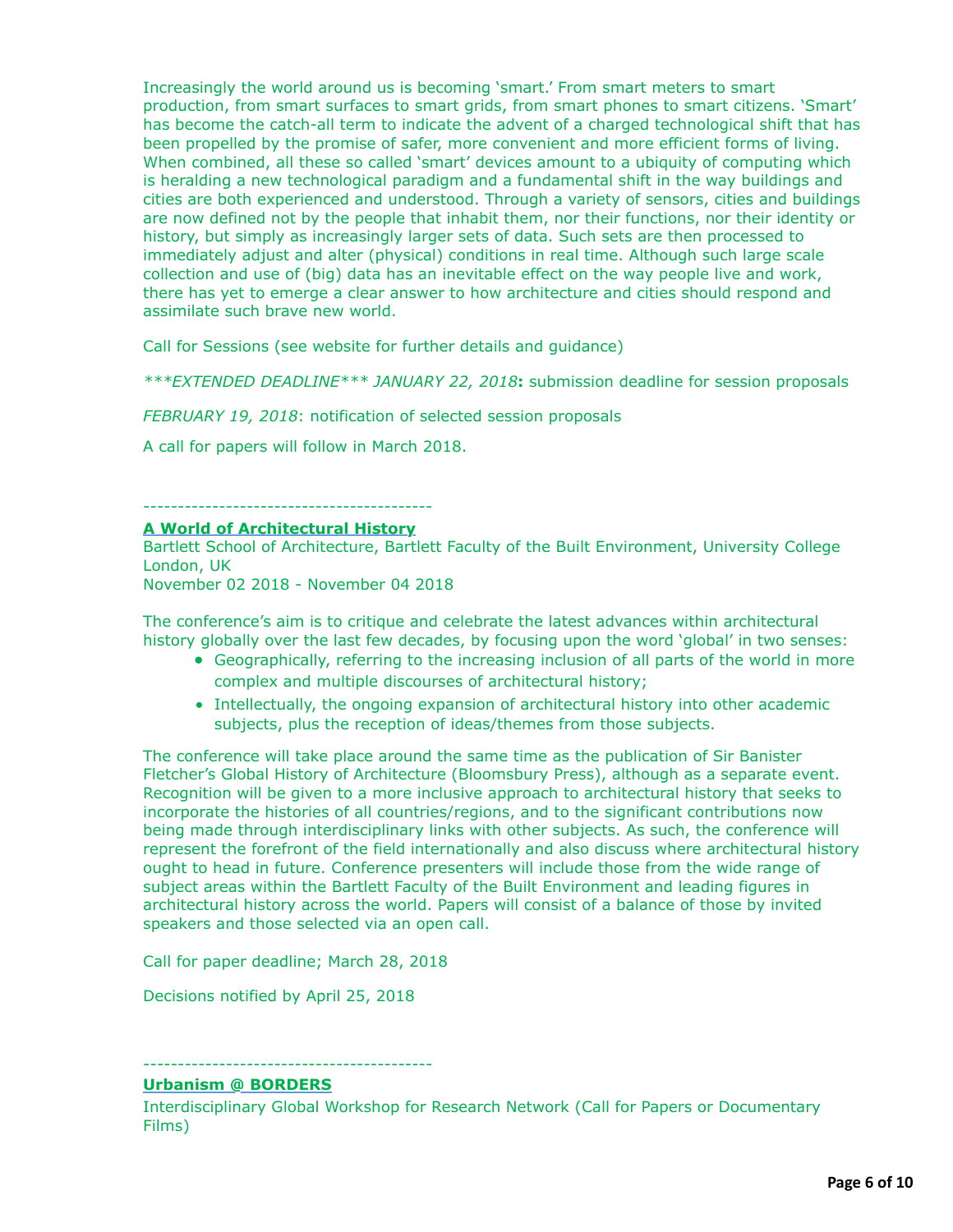Aberdeen, Scotland, UK

*September 05 2018 - September 08 2018*

Border research emphases on the discourse analysis on critical issues and connotation of separation - demarcation – segregation and conflicts and translated and theorizing these issues in various patterns of urbanism. Borders determine the degree of how regions are positioned in the global maps with the condition with which regions are valued, categorised and marked by its capacity to create individual geographical identities and unique settlement patterns. Borders define socially and economically incompatible systems that influence the nature of mobility of goods, human traffic, and economic transactions that suggest temporal, subdued, blurring socio-cultural entities defined by urban orders. Borders create these blurring urban orders along its boundaries defined by lack of cohesiveness with either sides of a border.

Borders are more than geographically defined separations, but accounts of metamorphoses and metaphors that two neighbouring states are defined by the economy, politics, culture, and religion – manifested by its typological entities.

Full paper description will be posted later after the abstract selection has been completed by January 2018. The outline of the paper will follow the book format of The Urban Book Series, Springer Publishing, Switzerland.

Confirmation of acceptance of paper/short film subject abstract: 30 January 2018 à Full paper submission/film submission: 30 June 2018

------------------------------------------

#### **[Generosity](http://www.ahra-architecture.org/events/details/generosity1/)**

An international conference at the Welsh School of Architecture,Cardiff, UK

Cardiff, Wales, UK

#### *June 28 2018 - June 29 2018*

Generosity is associated with the act of giving or sharing more than is necessary, with bravery, with notions of a benefactor and a recipient, and with a quality of being plentiful or expansive. From a stance of celebrating and questioning architecture's potential for generosity, this call for papers invites academics and creative practitioners to explore ways in which architecture aspires to, or may be expected to, give more than is necessary. This could be considered within the current economic context of austerity or within the broader historic context of a discipline often working in frameworks focused on cost and quantitative measurement. Reflections are welcomed which critically examine themes of Generosity as related to architecture and related fields, whether they be from a conceptual or theoretical position, embedded in everyday processes and expectations of practice, or from considerations of procurement, regulation, and policy.

------------------------------------------

**[15th Annual AHRA PhD Student Symposium: Using History](http://www.ahra-architecture.org/events/details/15th_annual_ahra_phd_student_symposium_using_history/)** Call for Papers

Aalto University, Helsinki (June 11 2018 - June 12 2018)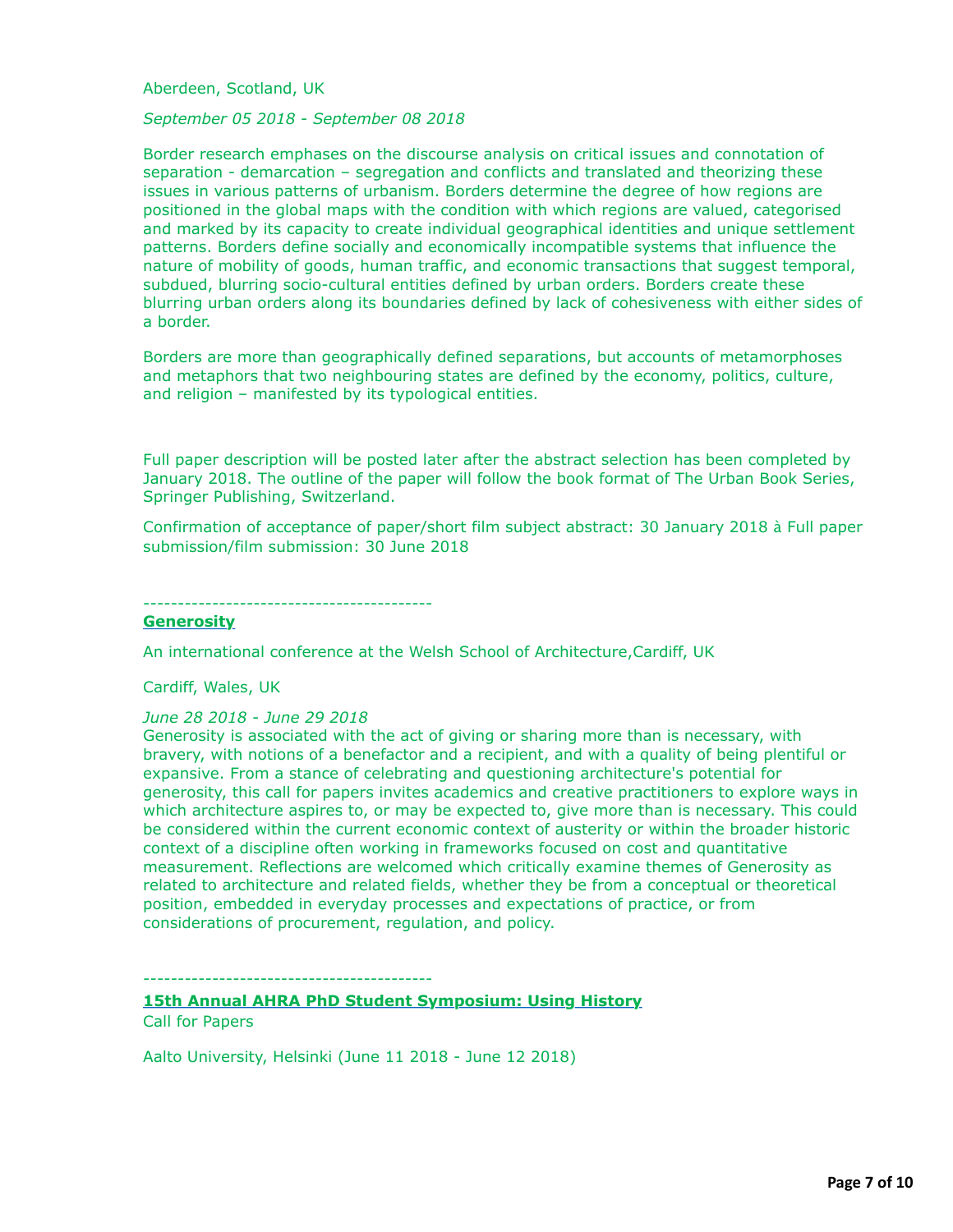Recent decades have seen several critical accounts of history, reviewing its methods and premises, questioning its narrative techniques and revealing its uses and abuses for political ends. Against becoming a refuge from the present, or a consolation, this kind of history sees its task as reminding societies and collectives of things that have been forgotten or covered up.

Additionally, architectural research has been in dialogue with different specialised fields of history: cultural and political history, but also economic history, history of media and technology, history of everyday life. Studies in conservation history have relied on technical history and history of science.

To study this multi-faceted relationship, our conference calls PhD candidates to reflect on the various uses of history and historical knowledge in architectural research and practice in the most broad sense. Speakers are also welcome to reflect on the role of history in their own research. Proposals will be welcomed from PhD candidates in the areas of theory and history of architecture and landscape, conservation and heritage, urban design and history, as well as relevant adjacent fields and interdisciplinary research.

Key Dates:

Deadline for submission of abstracts: 16 February 2018 Successful applicants informed: 13 March 2018

Submission of extended abstracts (1200 words): 1 June 2018

AHRA Symposium: 11–12 June 2018 Tour on Finnish modernism and the architecture of Alvar Aalto (optional): 12 June 2018

*Key Contacts*: For enquiries relating to the student Symposium in the first place please contact: [aino.niskanen@aalto.fi](mailto:aino.niskanen@aalto.fi)

For submission of abstracts: [aino.niskanen@aalto.fi](mailto:aino.niskanen@aalto.fi); [andres.kurg@artun.ee](mailto:andres.kurg@artun.ee) For enquiries relating to the EAHN conference please contact: [karin.nugis@artun.ee](mailto:karin.nugis@artun.ee)

------------------------------------------

## **[Call for Papers: Building as Service: People, Politics and Governance](http://www.ahra-architecture.org/events/details/call_for_papers_building_as_service_people_politics_and_governance/)**

ISPA International Society for the Philosophy of Architecture 4th International Conference

Colorado Springs, USA. July 25 2018 - July 25 2018

The fact that buildings are so strongly associated with various power holding empires, nationstates and other forms of civilization is widely recognized in the study of both the history of people and their buildings. From Pericles's Acropolis to Niemeyer's Brasilia, architecture has long been associated with political figures and institutions. Buildings such as the British Parliament, the Russian Kremlin, and the U.S. Capitol stand out not just as iconic architecture, but also as representative of the politics, institutions, and culture of the nation. The connection between architecture and politics is evident, yet precisely how are political concepts captured in the form and function of buildings?

A strong link between the buildings and the political philosophies of a nation-state or other ruling body is the building's use. We know that buildings serve the establishment and maintenance of a governing body, but do they contribute to maintaining a particular ideological belief system? Or is the connection more explicit, such as a wall, literally dividing two peoples whose belief system itself remains autonomous from association with buildings?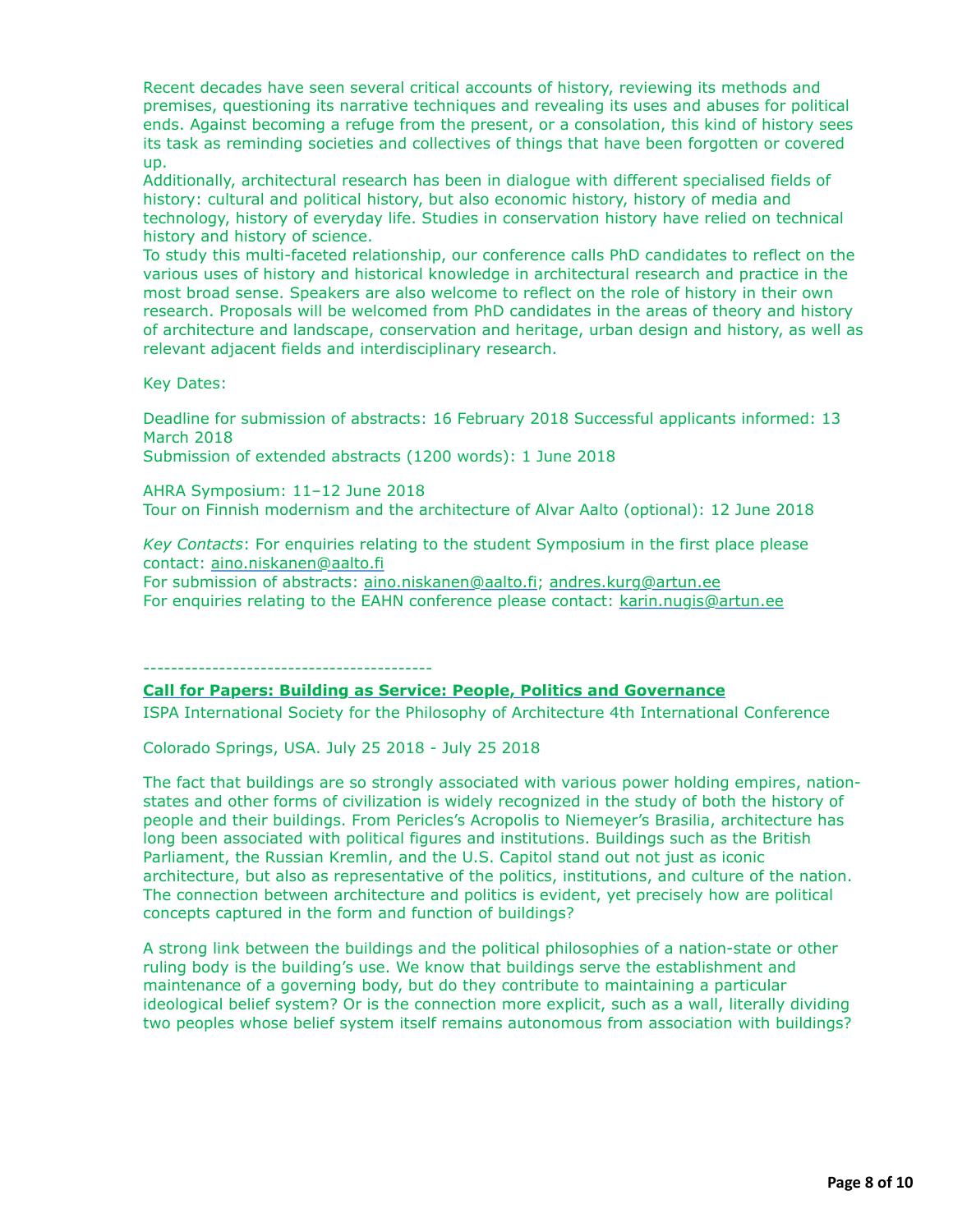Taking the stance that buildings hold both deterministic effect and autonomous disassociation, how do architects and politicians act? Considering the contemporary context, to what extent should architects design public structures intended to capture the social and political ethos of the people? Do architects have an obligation to address the socio-political in their work? Is this kind of moral obligation misplaced? Is it rather that the work of architects is already tacitly, inextricably part of the political process? And to what extent?

On the other hand, do rulers utilize building to achieve their political goals and ideals? Is building fundamental to realizing ideological goals or a mere part of the process? Are there styles or typologies particularly conducive to establishing and maintaining power? Is the association of contemporary democracy with classical Greek and Roman architecture appropriate or warranted? And is the style's reverence intrinsic or learned? Could the Romanesque not equally as well serve the same purpose?

Assuming that buildings are already intrinsically enmeshed within the governing body's authority, can a single building work against that same authority? Can a building undermine an entire regime? Some may argue that the Berlin Wall marked the end of the Communist rule over Eastern Germany, but how much weight can a building hold on the integrity of a governing body? How effective, for instance, are efforts to rebuild Iraq? Considering that American contractors are building structures programmatically and aesthetically at odds with the resident socio-political climate, the very act of building in Iraq may be taken as an offense to the Iraqi nation-state. Although not all instances of international exchange are as contentious as this one, can architecture be incompatible with particular political concepts or systems?

#### ------------------------------------------

**Urban Futures 3 Conference** 21st to 22nd June 2018 Cheltenham, United Kingdom

*Website***:** <https://gloscape.com/urban-futures-3-conference/> *Contact person***:** Dr Carla Molinari

This conference calls upon landscape architects, art and architectural historians and theorists, architects, urban planners and designers, to analyse the concept of landscape of the past, critique the present, inform the future.

*Deadline for abstracts/proposals***:** 2nd April 2018

------------------------------------------

# **Annual Design Research 18**th **Conference**

27th to 28th September 2018 Sydney, NSW, Australia

*Website***:** <http://sydney.edu.au/architecture/adr/> *Contact person***:** Sarah Breen Lovett

The Annual Design Research Conference for 2018 (ADR18)is devoted to design research in built environment fields (architecture, landscape, interior, and urban design), it will consist of plenary sessions and a curated exhibition for design works.

*Deadline for abstracts/proposals***:** 16th February 2018

------------------------------------------